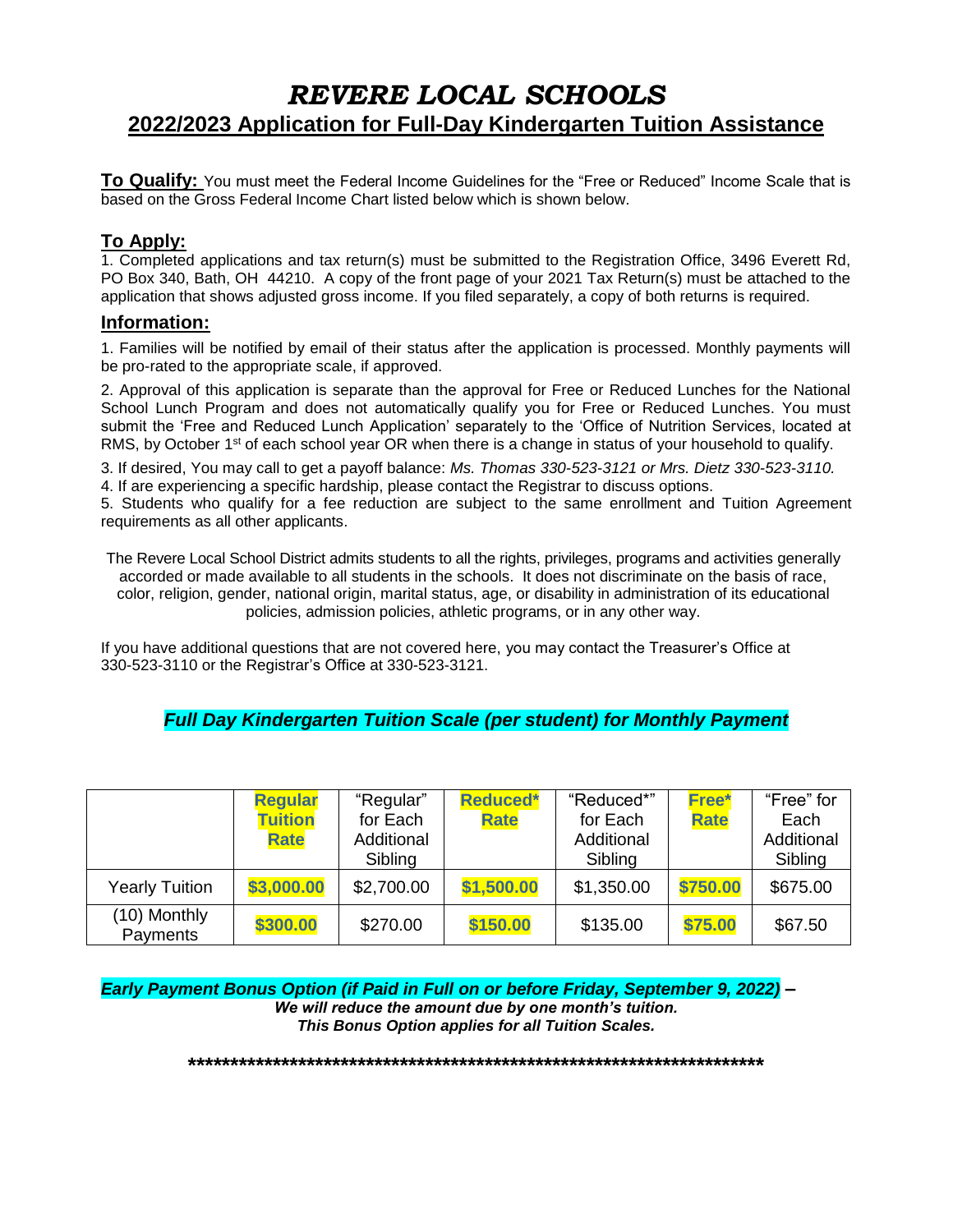### **You may qualify for free or reduced tuition if your household income falls at or below the limits on this chart:**

The following Poverty Guidelines are in effect July 1, 2021 through June 30, 2022

referenced from [http://education.ohio.gov.](http://education.ohio.gov/)

| <b>Household Size</b>                     | <b>2021 Annual Gross Income</b> |          |  |  |  |  |  |  |  |  |
|-------------------------------------------|---------------------------------|----------|--|--|--|--|--|--|--|--|
| No. of Household Members                  | Free                            | Reduced  |  |  |  |  |  |  |  |  |
|                                           | \$16,744                        | \$23,828 |  |  |  |  |  |  |  |  |
| 2                                         | \$22,646                        | \$32,227 |  |  |  |  |  |  |  |  |
| 3                                         | \$28,548                        | \$40,626 |  |  |  |  |  |  |  |  |
| 4                                         | \$34,450                        | \$49,025 |  |  |  |  |  |  |  |  |
| 5                                         | \$40,352                        | \$57,424 |  |  |  |  |  |  |  |  |
| 6                                         | \$46,254                        | \$65,823 |  |  |  |  |  |  |  |  |
| 7                                         | \$52,156                        | \$74,222 |  |  |  |  |  |  |  |  |
| 8                                         | \$58,058                        | \$82,621 |  |  |  |  |  |  |  |  |
| For each additional family<br>member, add | $+ $5,902$                      | $+8,399$ |  |  |  |  |  |  |  |  |